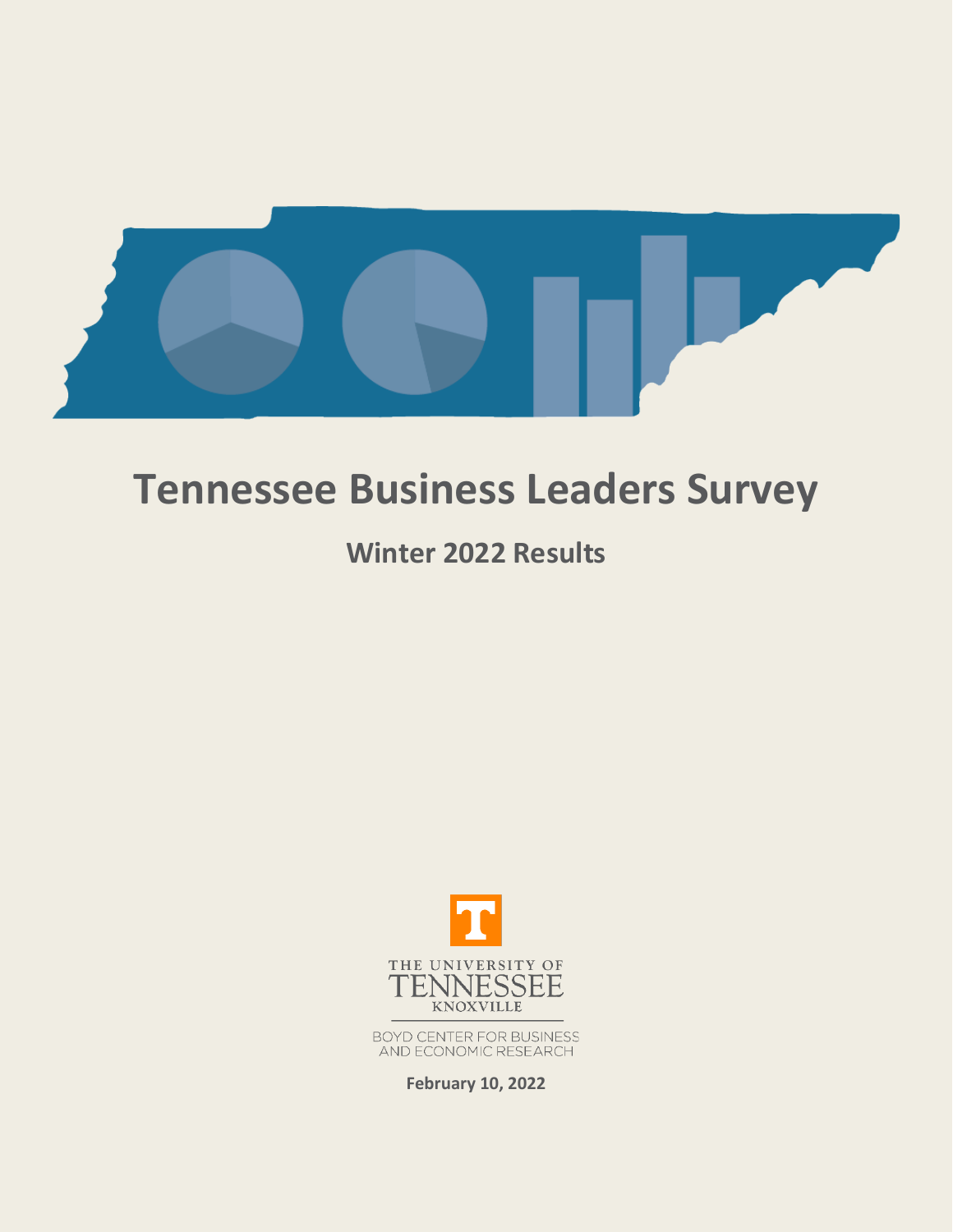#### **Introduction**

Many business leaders from across Tennessee responded to the Boyd Center's semi-annual Business Leaders Survey, providing a unique perspective on Tennessee and the nation's economies. Responses were provided between January 10 and January 31, 2022. Respondents, nearly 60 percent of whom are CEOs or company owners, represent a broad sample of Tennessee's businesses, both by size and by industry. Responses were received from leaders across all industries, with about one-fifth from the services sector and one-eighth each from the manufacturing and finance sectors and firms ranging in size from less than 50 to over 5000 employees (see Figure 1). Business leaders have somewhat divergent views on economic issues, likely because they come from different industries and parts of the state; we summarize key themes that emerge.



## **Figure 1: Respondents to the Boyd Center Business Leaders' Survey represent a broad sample of Tennessee businesses.**

Firm Size

### **U.S. and Tennessee Economy**

Business leaders are somewhat more likely to think the U.S. economy is worse right now than over the last year (44 percent) compared with those that think it is better (38 percent). The Omicron COVID-19 variant may be a reason for thinking the U.S. economy is not better, but percentages are similar of people thinking that 2022 as a whole will be worse than in 2021. East and West Tennessee respondents were much more positive about the U.S. economy than those from the middle of the state. About seven-tenths of respondents expect Tennessee's economy to be better than the national economy over the next year, with only 7 percent seeing the U.S. doing better (see Figure 2). The perspective on Tennessee's relative economic strength is very similar to that expressed in previous surveys. Again, East Tennessee respondents were even more positive on the state's relative strength.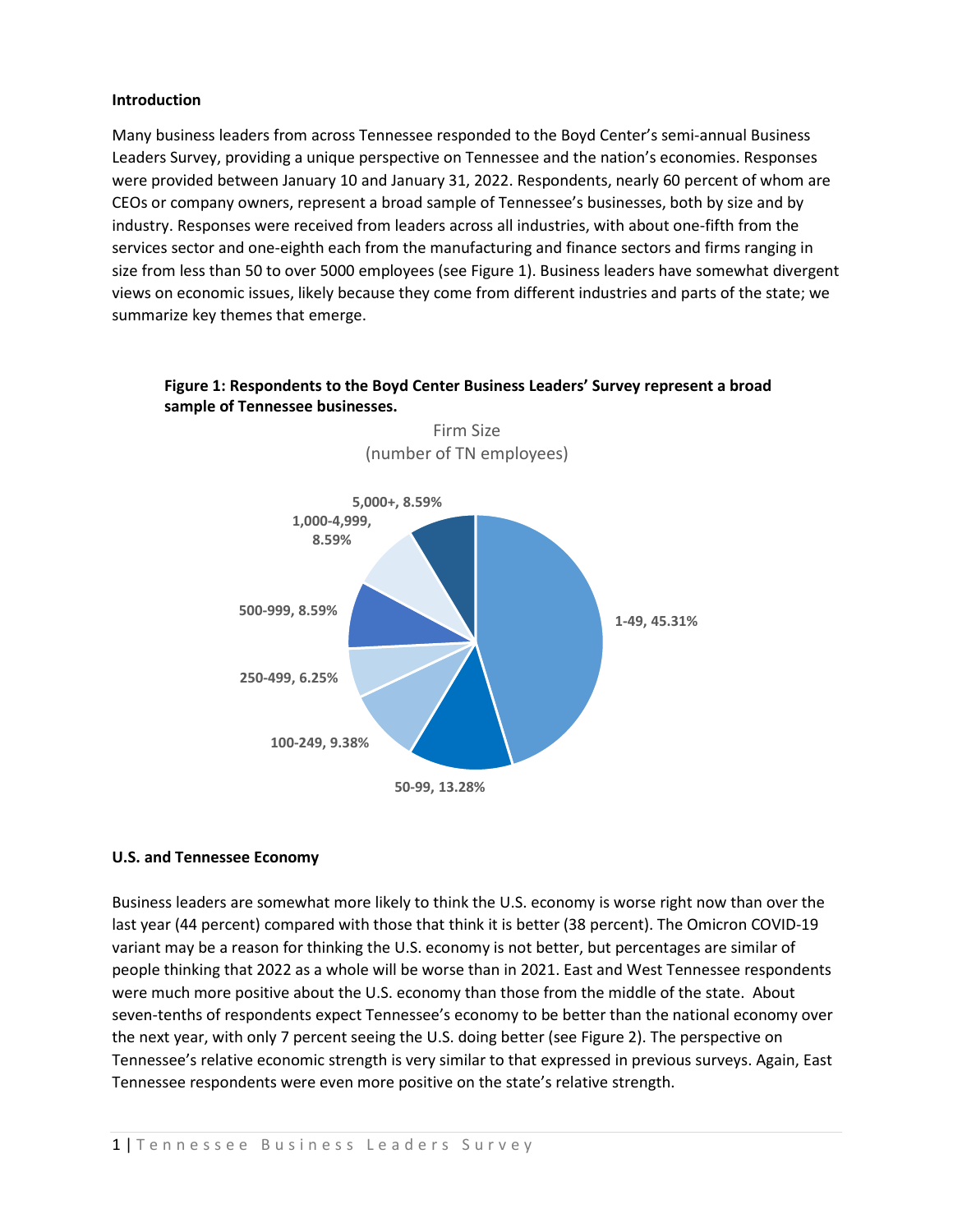Good business investment and strong government leadership are the primary reasons that Tennessee will grow faster than the nation. Separately, the vast majority (75 percent) believe Tennessee is headed in the right direction, and 67 percent see Tennessee's state government doing an excellent or good job of creating a solid business environment, compared with only 13 percent seeing the state doing poorly. These demonstrate a consistent positive perspective on the state. Respondents were permitted to identify up to three areas where Tennessee could improve its business climate. Enhanced workforce development (66 percent) and technology infrastructure (52 percent) strongly lead the responses. Physical infrastructure (42 percent) and economic development incentives (30 percent) are also listed by a notable share of respondents. Sales tax reform was listed by only about one in seven and business tax reform by less than one in 10. East Tennesseans were most likely to see Tennessee as headed in the right direction and were more likely to say government leadership was an important reason.



## **Figure 2: Seventy percent of Tennessee business leaders expect the Tennessee economy to be better than the national economy over the next 12 months.**

Respondents were asked their perspective on inflation, an issue receiving considerable attention around the country and likely very important to respondents' views on the overall economy. More than one-half believe the inflation is here to stay, much greater than those who view it as transitory (see Figure 3) and more than during the Fall 2021 survey. Middle Tennessee respondents were more likely to say that inflation is here to stay, perhaps explaining why they are somewhat less positive about the economy. One-half of companies expect to reflect higher inflation in wages, though thirty percent are uncertain at this point (see Figure 4). Only one in seven clearly do not expect to include the higher inflation in wages. Again, the percent believing the inflation will be reflected in higher wages has risen since the Fall 2021 survey. East Tennessee respondents were more likely to say that they expect wages to rise because of inflation. More than 40 percent of all respondents expect to increase prices for their consumers in response to higher inflation (more than during the Fall 2021 survey), though the percent is much lower in West Tennessee. Few expect to reduce employment, but other options, such as business reorganization or some type of automation are expected by many (see Figure 5).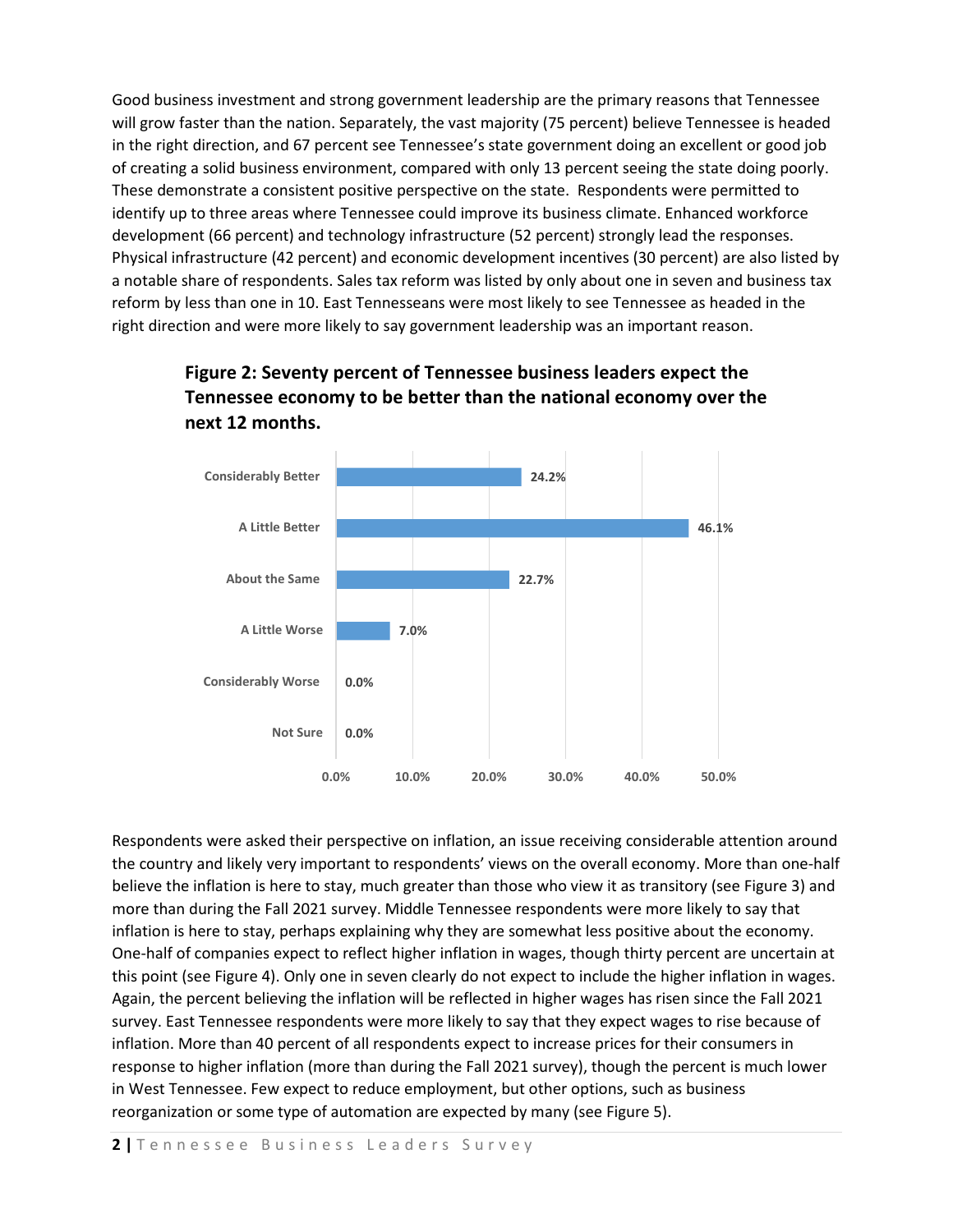Sixty percent of respondents do not believe that reducing fiscal and monetary stimulus will lead to a recession, with only 10 percent believing that it will. About 30 percent are uncertain. Business leaders have very different views about when interest rates should start rising, with about one-third believing during the first half of 2022 and one-fourth believing rates will be increased during the second half of 2022. One-fourth believe that the increase should be later in 2023 or beyond (see Figure 6).



## **Figure 3: Many more see inflation as here to stay versus those who think it is transitory.**

**Figure 4: Nearly half expect to reflect higher inflation in wages, while only one-fifth do not.**

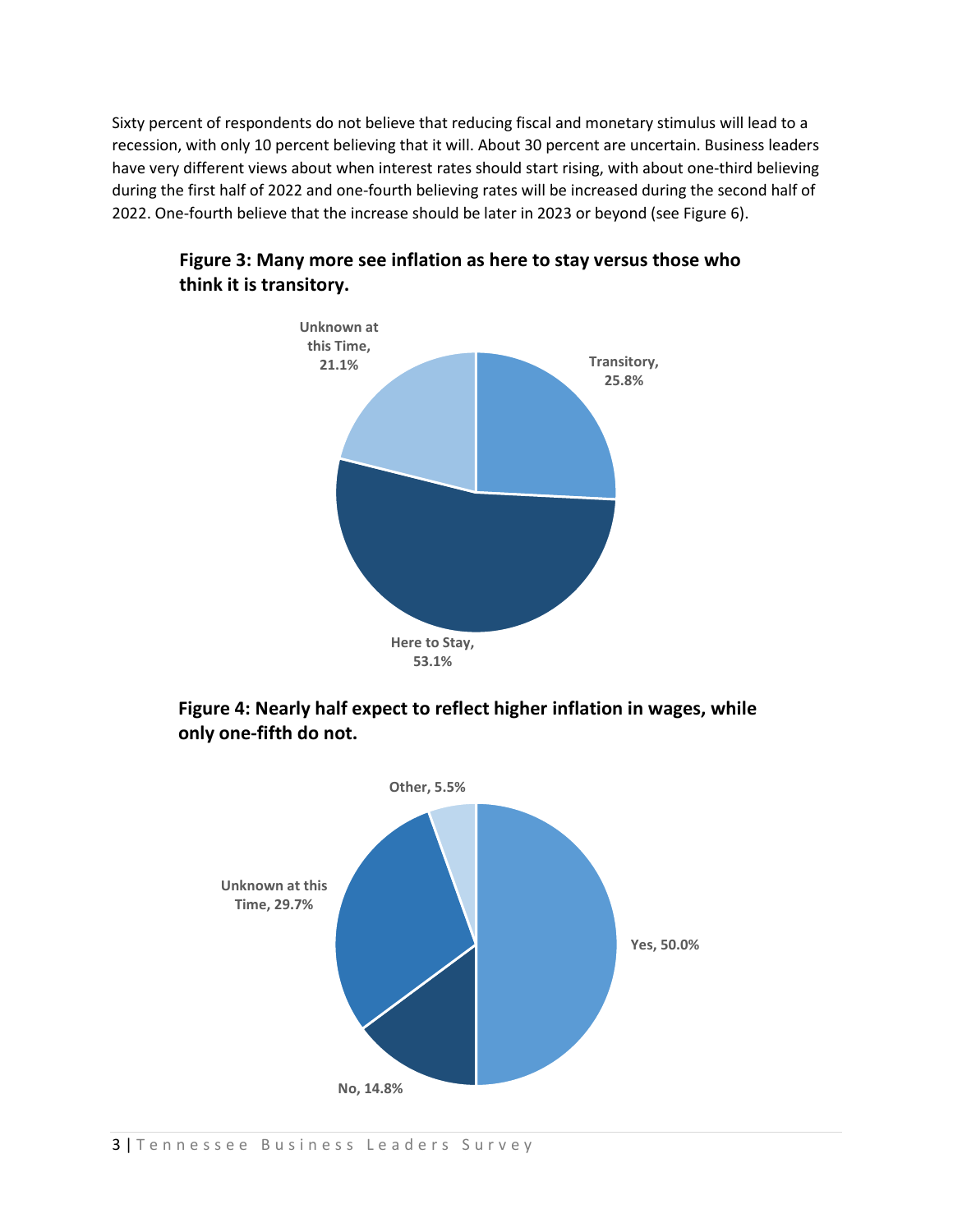## **Figure 5: Many companies expect to pass some rising costs into higher prices, but some will respond in other ways as well.**



## **Figure 6: Many different views on when interest rates should rise.**